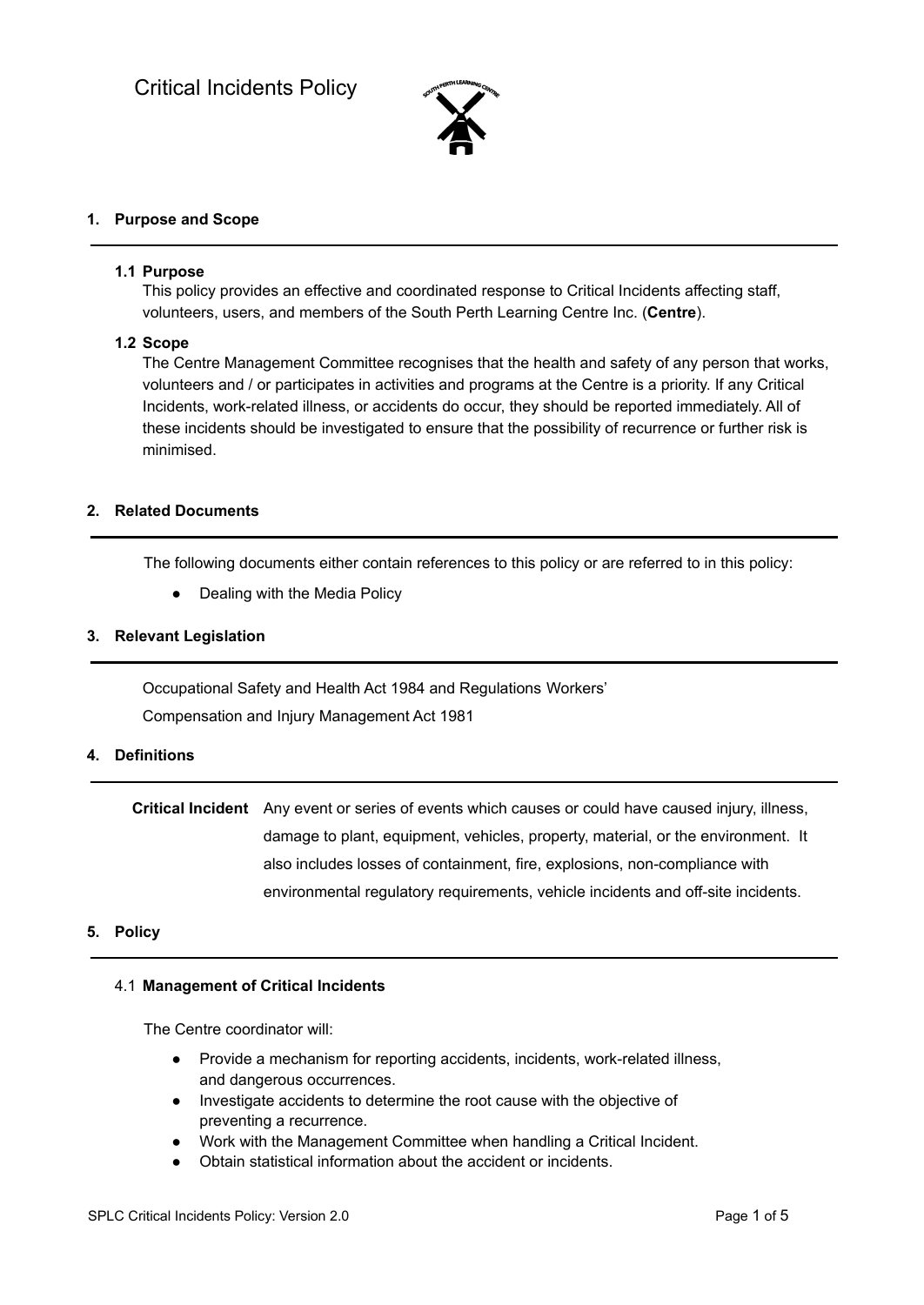

- Ensure adherence with state legislative requirements for reporting accidents and incidents.
- Ensure the Management Committee is informed and aware of Critical Incidents and apparent risks within the operations.

# **4.2 Reporting of Critical Incidents**

- All accidents or incidents that result in an injury or work-related illness during the course of work must immediately be reported to the coordinator / manager.
- The report should be done verbally immediately and as soon as practicable after an accident or injury. It should then be written in the Incident / Accident Report Form.
- The Worksafe Western Australia Commissioner will be notified should it be required.
- Any workplace accident or incident (dangerous occurrence) which has the potential to result in injury, or damage to property must be reported in the same manner as an incident or accident that results in injury or damage.

## **4.3 Responsibilities**

It is the responsibility of the Management Committee to ensure that:

- The coordinator / manager is aware of and understand the principles of incident and accident reporting and investigation;
- All incidents and accidents that result in or have the potential to result in injury or damage are investigated and any corrective or preventive action is taken; and
- All matters relating to employee / volunteer welfare are dealt with in the most appropriate and timely manner.

It is the responsibility of all employees, including volunteers, users or contractors to ensure that:

- Accidents and hazards are reported to the coordinator / manager at the earliest opportunity;
- Any potentially dangerous situation is brought to the attention of the coordinator / manager; and
- All requirements and obligations under the relevant legislation are complied with.

It is the responsibility of the coordinator / manager to:

- Assist the Centre Management Committee in identifying the causes of dangerous occurrences and accidents and develop corrective action;
- Inform the Management Committee of any incidents at the next Management Committee meeting, or earlier if it is deemed urgent; and
- Ensure local and state authorities are appropriately notified of all reportable occurrences or events.

## **6. Procedures**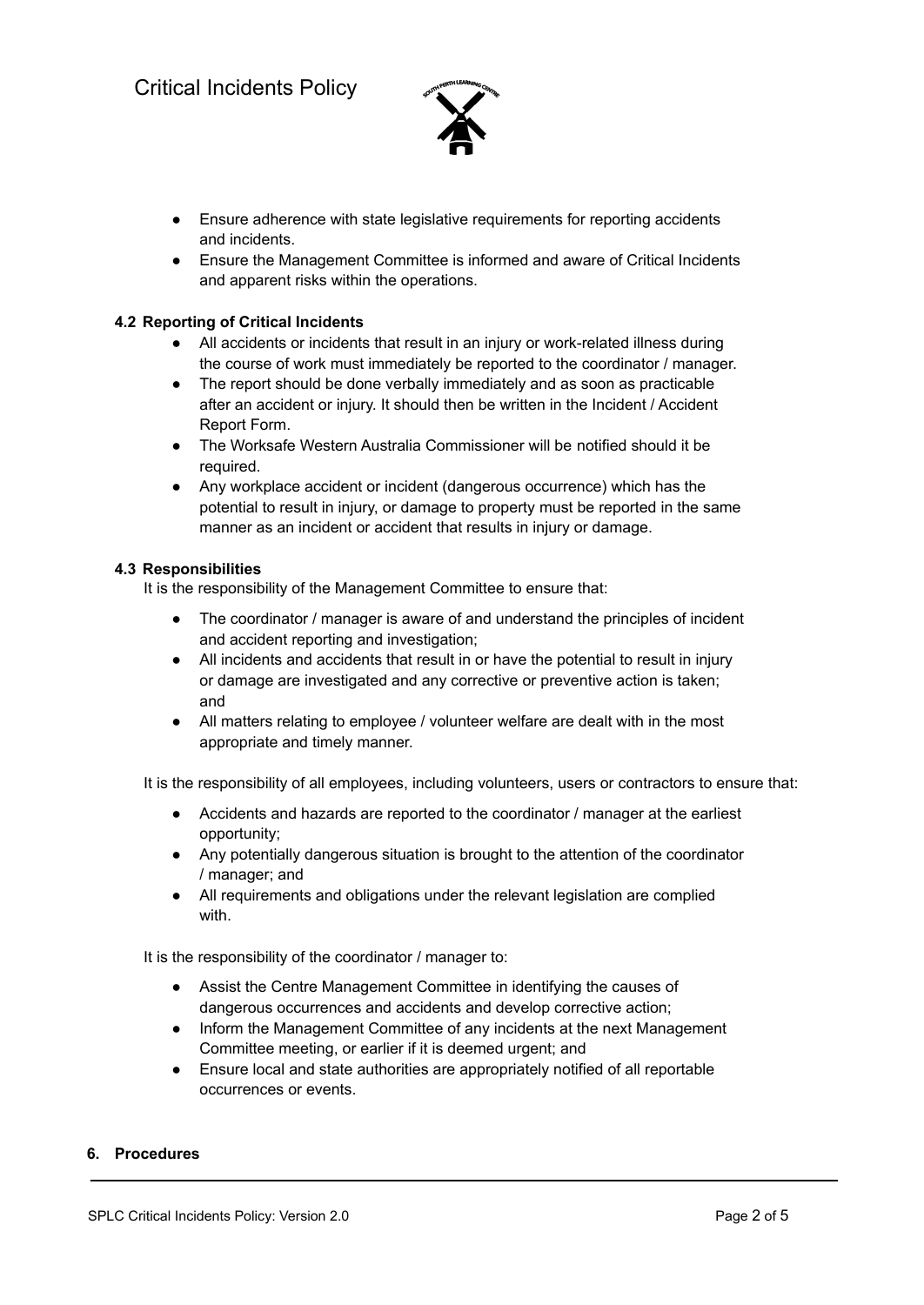

# **5.1 Designated Officer**

The Designated Officer will be the coordinator / manager.

Should the coordinator / manager not be available, the Designated Officer will be the Chair of the Management Committee .

## **5.2 Reporting of Incidents**

All accidents or incidents that result in an injury or illness at the Centre must be reported to the Designated Officer immediately of the incident occurring.

## **5.3 Immediate Actions**

- The Designated Officer will ensure the safety of staff and volunteers, including activating evacuation procedures and/or contacting emergency services if required.
- Where there is risk of further harm to other life or property, emergency services must be requested immediately.
- Provided there is no threat to personal safety in doing so, the Designated Officer is to take steps to minimise further damage or injury.
- This may involve asking other staff, volunteers, users or members to provide support.
- If emergency services are not required, all injuries and illnesses must be assessed by the first aid officer/s to determine whether medical treatment is required.
- If medical treatment is required, the first aid officer/s or person in authority must ensure that suitable arrangements are made for transport to a doctor or hospital (e.g. ambulance). It must be noted that:
	- $\circ$  All eye injuries (including foreign objects between the eye and eyelid which is not dirt or dust particles) must be referred to a doctor or hospital.
	- o When injury or illness involves a chemical, a Material Safety Data Sheet and other information which may have been prepared for such incidents must accompany the injured person to the doctor or hospital.
- The Designated Officer will identify the full name of those involved in the Critical Incident, if possible.

## **5.4 Secondary Actions**

- The coordinator / manager is to identify any other parties who may need to be notified of the incident and who may be affected by the incident and advise the Chair.
- The Chair will determine the best communication method and support response, with care to uphold the privacy and sensitivity of the incident.
- The Management Committee may direct the coordinator / manager to arrange access to counsellors for parties who may be affected by the incident.
- All inquiries from staff, volunteers, users, members and others who have a legitimate interest in the matter will be directed to the coordinator / manager to manage.
- Should the incident attract media inquiries, it will be managed using the Dealing with the Media Policy.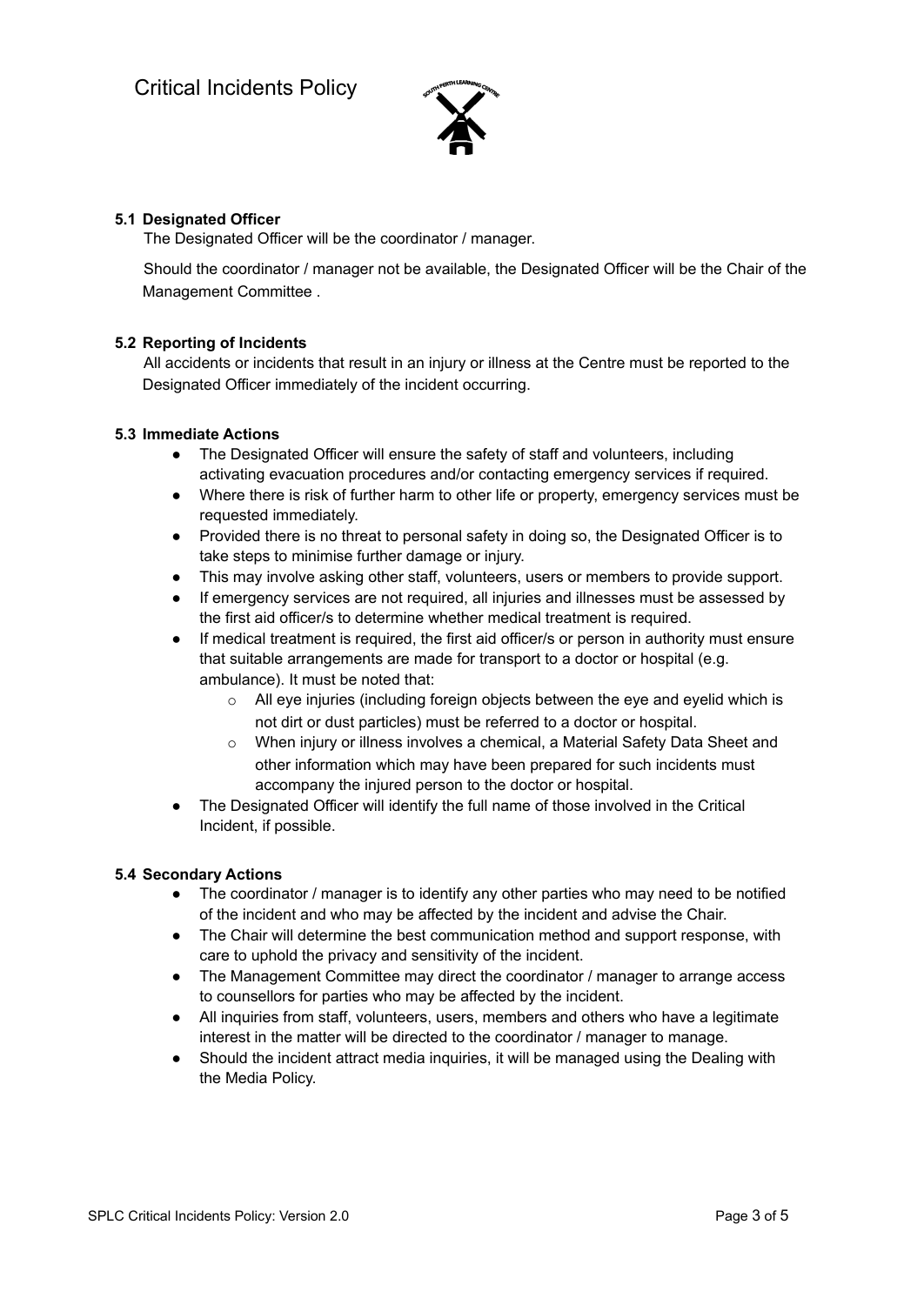

# **5.5 Reporting**

- The Designated Officer will complete an Incident / Accident Report Form for all incidents and injuries involving staff, volunteers, contractors, users, members, or the general public at the Centre.
- The Designated Officer will review the situation, set priorities, allocate tasks/responsibilities, and coordinate an immediate response including communications to relevant individuals.
- The Designated Officer should ensure that an appropriate incident investigation for all injuries and Critical Incidents are conducted, and reports provided to the Management Committee.
- Each accident or incident must be investigated in consultation with the Management Committee to ensure that corrective or preventive action is taken as appropriate.
- The Designated Officer will organise ongoing response/follow up.
- A copy of all records must be retained and filed by the Designated Officer.
- The Designated Officer should immediately notify the Worksafe Western Australia Commissioner of the incident if it results in any injury of a kind prescribed in the legislation e.g., fractured skull, spine or bones, amputation, loss of sight in an eye or any injury that, in the opinion of a medical practitioner, will prevent the worker from working at least ten days from the date of the incident.

## **5.6 Lodging a Workers Compensation Claim**

- If the incident / injury results in a Worker's Compensation claim, the coordinator / manager will inform the Management Committee immediately, and work with the Management Committee to develop a plan to support the injured worker within the resources available.
- With the guidance of the Management Committee, the coordinator / manager will:
	- o Assist the worker in filling out a Worker's Compensation form;
	- o Complete a Worker's Compensation form on behalf of the employer;
	- o Explain the rights, obligations and procedures to the injured worker;
	- o Ensure the worker is offered reasonable access to adequate support and an accredited rehabilitation provider; and
	- $\circ$  Where appropriate, arrange for a return to work in collaboration with the treating physician and/or accredited rehabilitation provider.
- All records, including completed Worker's Compensation forms, will be filed in the staff member's personnel file.
- All claims for compensation must be accompanied with an appropriate medical certificate for time lost.

## **5.7 In the event of a death**

- Advise emergency services on 000.
	- If an incident results in a death, the site of the incident must not be disturbed until:
		- o A Worksafe or Police representative arrives at the site of the incident; or
		- $\circ$  A Worksafe or Police representative directs otherwise at the time of notification.
- The above does not apply if the disturbance to the site is for the purpose of:
	- o Protecting the health and safety of any person;
	- o Aiding an injured person involved in an incident; or